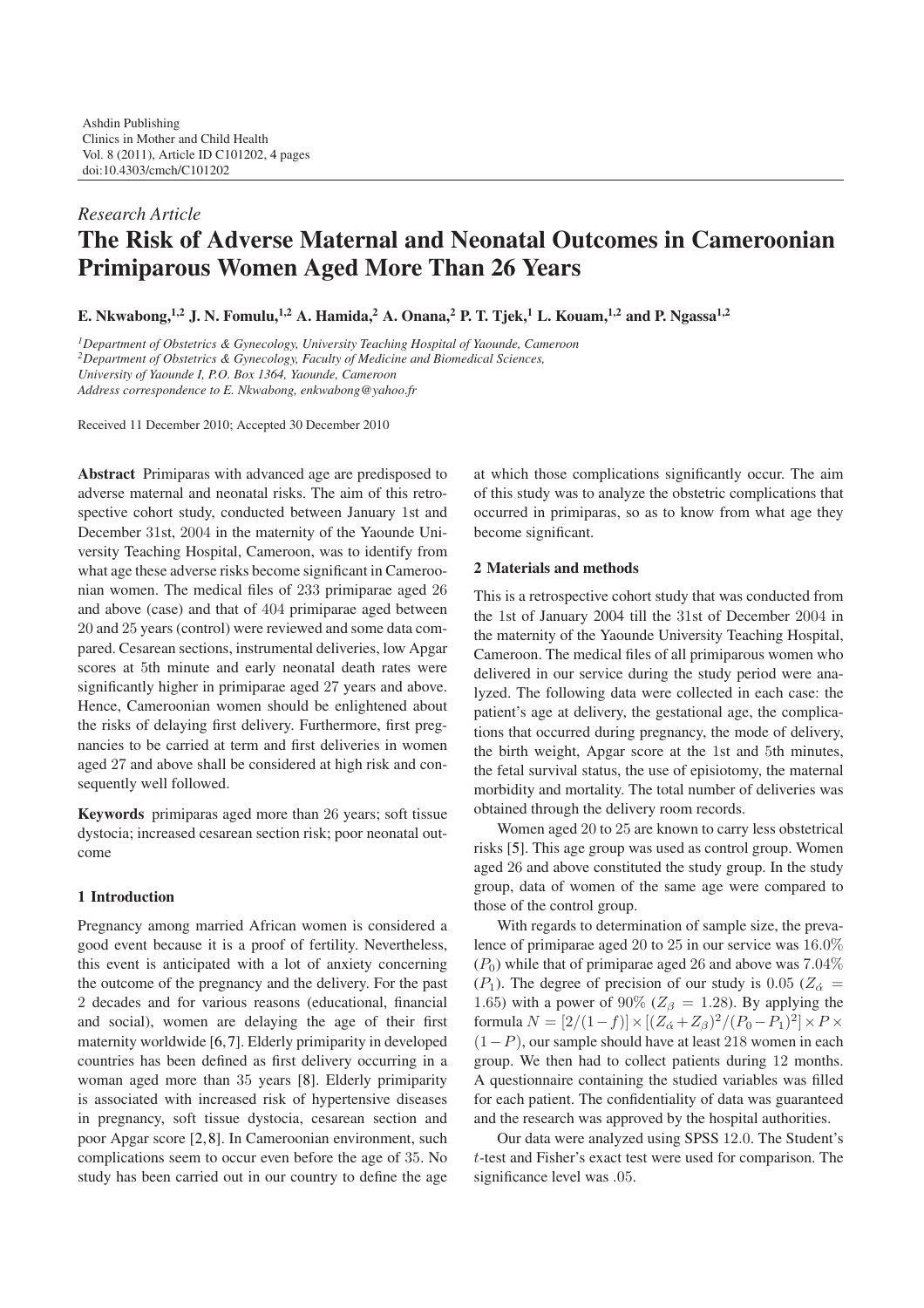| Study group         |          | Control group  |         |      |           |                  |
|---------------------|----------|----------------|---------|------|-----------|------------------|
| Age                 | C/S      | Age (number)   | C/S     | RR   | 95% CI    | $\boldsymbol{P}$ |
| (number)            | $N(\%)$  |                | $N(\%)$ |      |           |                  |
|                     |          | $20-25(n=404)$ | 32(7.9) |      |           |                  |
| $26 (n = 39)$       | 2(5.1)   |                | 32(7.9) | 0.64 | 0.16, 2.6 | .755             |
| $27 (n = 55)$       | 9(16.3)  |                | 32(7.9) | 2.06 | 1.04, 4.0 | .046             |
| $28(n=37)$          | 7(18.9)  |                | 32(7.9) | 2.38 | 1.13, 5.0 | .034             |
| $29 (n = 29)$       | 4(13.8)  |                | 32(7.9) | 1.74 | 0.66, 4.5 | .286             |
| $30 (n = 27)$       | 5(18.5)  |                | 32(7.9) | 2.33 | 0.99, 5.5 | .070             |
| $31-32(n=18)$       | 4(22.2)  |                | 32(7.9) | 2.80 | 1.11, 7.0 | .057             |
| $33-34(n=13)$       | 3(23.0)  |                | 32(7.9) | 2.91 | 1.02, 8.3 | .086             |
| $>$ 35 ( $n = 15$ ) | 5(33.3)  |                | 32(7.9) | 4.20 | 1.91, 9.2 | .006             |
| <b>Total: 233</b>   | 39(16.7) |                | 32(7.9) | 2.11 | 1.36, 3.2 | .0007            |

RR: relative risk, CI: confidence interval, C/S: cesarean section.

<span id="page-1-0"></span>

|  |  |  | Table 1: Distribution of cesarean section according to maternal age. |  |  |  |  |  |  |  |
|--|--|--|----------------------------------------------------------------------|--|--|--|--|--|--|--|
|--|--|--|----------------------------------------------------------------------|--|--|--|--|--|--|--|

| Study group       |                     | Control group  |                              |           |            |                |
|-------------------|---------------------|----------------|------------------------------|-----------|------------|----------------|
| Age<br>(number)   | Low AS5m<br>$N(\%)$ | Age (number)   | No. of low<br>AS5 $m$ $(\%)$ | <b>RR</b> | 95% CI     | $\overline{P}$ |
|                   |                     | $20-25(n=372)$ | 11(2.9)                      |           |            |                |
| $26 (n = 37)$     | 1(2.7)              |                | 11(2.9)                      | 0.91      | 0.12, 6.78 |                |
| $27(n=46)$        | 2(4.3)              |                | 11(2.9)                      | 1.47      | 0.33, 6.42 | .643           |
| $28(n=30)$        | 2(6.6)              |                | 11(2.9)                      | 2.25      | 0.52, 9.70 | .251           |
| $29 (n = 25)$     | 3(12.0)             |                | 11(2.9)                      | 4.05      | 1.20, 13.6 | .050           |
| $30 (n = 22)$     | 2(9.0)              |                | 11(2.9)                      | 3.07      | 0.72, 13.0 | .159           |
| $31-32(n=14)$     | 2(14.3)             |                | 11(2.9)                      | 4.83      | 1.18, 19.7 | .075           |
| $33-34 (n = 10)$  | 1(10)               |                | 11(2.9)                      | 3.38      | 0.48, 23.7 | .276           |
| $>$ 35 $(n = 10)$ | 1(10)               |                | 11(2.9)                      | 3.38      | 0.48, 23.7 | .276           |
| <b>Total: 194</b> | 14(7.2)             |                | 11(2.9)                      | 2.44      | 1.12, 5.27 | .029           |

AS5m: Apgar score at the 5th minute, RR: relative risk, CI: confidence interval.

<span id="page-1-1"></span>**Table 2:** Distribution of low Apgar score at the 5th minute (*<* 7) according to maternal age in cases of vaginal delivery.

# **3 Result**

During the period of study, a total of 2315 deliveries were conducted. A number of 838 primiparous deliveries were identified, among whom 233 women aged 26 or more were assigned to the study group (cases). Another 404 primiparous women aged between 20 and 25 were used as control group.

Maternal ages in the study group ranged between 26 and 41 with a mean of  $29.0 \pm 2.8$  years. In the control group, the mean was 22*.*4*±*1*.*6 years. Gestational ages varied between 28 and 43 weeks with a mean of  $38.7 \pm 2.3$  weeks in the study group against  $38.6 \pm 2.3$  in the control group ( $P =$ *.*5973). There was no significant difference in the gestational age at different maternal ages.

Regarding the route of delivery, 39 cases (16*.*7%) were delivered by cesarean section in the study group against 32 (7.9%) in the control group ( $P = .0007$ , RR 2*.*1, 95% CI 1*.*36, 3*.*27). Cesarean section rate became

significantly increased at 27 years and above [\(Table 1\)](#page-1-0). The main indications in the study group were acute fetal distress (9 cases), primiparas' breech presentation (5 cases), cephalopelvic disproportion (3 cases) and cervical dystocia (3 cases). In the control group, the main indications were cephalopelvic disproportion (12 cases), acute fetal distress (8 cases), placenta praevia and eclampsia (3 cases each).

Birth weights ranged between 1025 g and 4540 g with a mean of 3092*±*530 g in the study group and between 1050 g and 4597 g with a mean of 3066*±*512 g in the control group  $(P = .5425)$ .

Apgar scores at the 5th minute varied between 0 and 10 in both groups with a mean of  $9.2 \pm 1.9$  in the study group and  $9.5 \pm 1.0$  in the control group ( $P = .009$ ). Low-5th minute Apgar scores after vaginal delivery were also more encountered in the study group, and became significantly increased at 27 years and above [\(Table 2\)](#page-1-1).

Instrumental deliveries were conducted in 5*.*6% (11*/*194) in the study group against 2*.*9% (11*/*372) in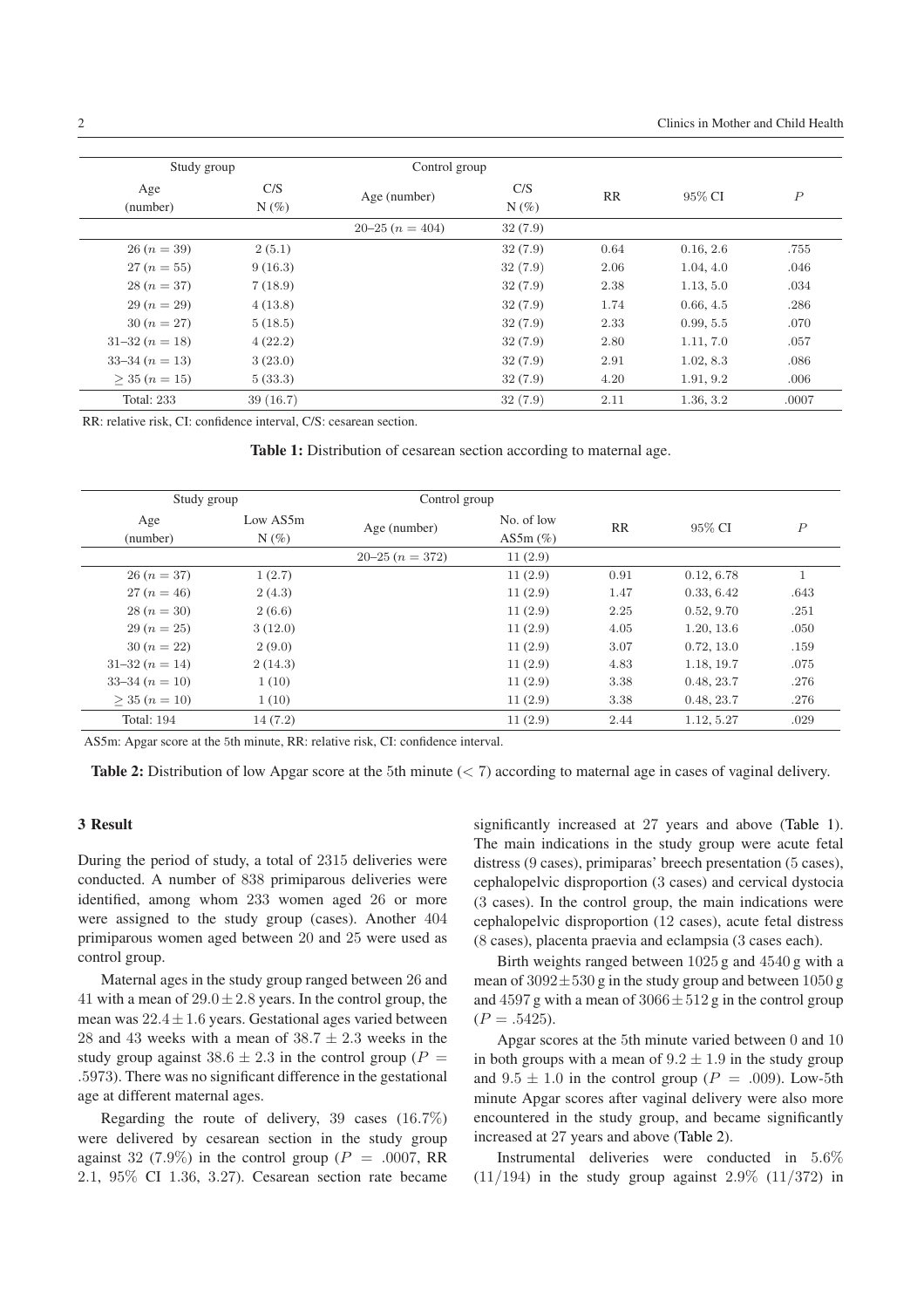| Study group         |             | Control group  |                    |           |            |                  |
|---------------------|-------------|----------------|--------------------|-----------|------------|------------------|
| Age                 | <b>ENND</b> | Age (number)   | No. of ENND $(\%)$ | <b>RR</b> | 95% CI     | $\boldsymbol{P}$ |
| (number)            | $N(\%)$     |                |                    |           |            |                  |
|                     |             | $20-25(n=404)$ | 5(1.2)             |           |            |                  |
| $26 (n = 39)$       | 1(2.5)      |                | 5(1.2)             | 2.07      | 0.24, 17.2 | $\overline{0}$   |
| $27 (n = 55)$       | 2(3.6)      |                | 5(1.2)             | 2.93      | 0.58, 14.7 | .199             |
| $28(n=37)$          | 1(2.7)      |                | 5(1.2)             | 2.18      | 0.26, 18.2 | $\Omega$         |
| $29 (n = 29)$       | 1(3.4)      |                | 5(1.2)             | 2.78      | 0.33, 23.0 | .341             |
| $30 (n = 27)$       | 1(3.7)      |                | 5(1.2)             | 2.99      | 0.36, 24.7 | .323             |
| $31-32(n=18)$       | 2(11.1)     |                | 5(1.2)             | 8.97      | 1.86, 43.1 | .031             |
| $33-34(n=13)$       | 1(7.7)      |                | 5(1.2)             | 6.45      | 0.78, 49.4 | .174             |
| $>$ 35 ( $n = 15$ ) | 1(6.6)      |                | 5(1.2)             | 5.38      | 0.67, 43.3 | .197             |
| $n = 233$           | 10(4.3)     |                | 5(1.2)             | 3.32      | 1.15, 9.61 | .028             |

<span id="page-2-0"></span>**Table 3:** Distribution of early neonatal death according to maternal age.

|                     | Study group      | Control group  |                  |                  |
|---------------------|------------------|----------------|------------------|------------------|
| Age (number)        | mean $BW \pm SD$ | Age (number)   | mean $BW \pm SD$ | $\boldsymbol{P}$ |
|                     |                  | $20-25(n=404)$ | $3066 \pm 512$   |                  |
| $26 (n = 39)$       | $3229 \pm 399$   |                | $3066 \pm 512$   | .0541            |
| $27 (n = 55)$       | $3128 \pm 597$   |                | $3066 \pm 512$   | .4097            |
| $28(n=37)$          | $3042 \pm 486$   |                | $3066 + 512$     | .7842            |
| $29 (n = 29)$       | $3023 + 652$     |                | $3066 + 512$     | .6686            |
| $30 (n = 27)$       | $3057 \pm 686$   |                | $3066 + 512$     | .9312            |
| $31-32(n=18)$       | $2743 \pm 666$   |                | $3066 + 512$     | .0101            |
| $33-34(n=13)$       | $3042 + 422$     |                | $3066 + 512$     | .8673            |
| $>$ 35 ( $n = 15$ ) | $3117 \pm 506$   |                | $3066 \pm 512$   | .7049            |
| $n = 233$           | $3092 \pm 530$   |                | $3066 \pm 512$   | .5425            |

BW: birth weight, SD: standard deviation.

ENND: early neonatal death, RR: relative risk, CI: confidence interval.

<span id="page-2-1"></span>**Table 4:** Distribution of birth weight (in grams) according to maternal age.

the control group (RR 1*.*94, 95% CI 0*.*84, 4*.*3). The rate of instrumental deliveries were significantly increased at 27 years and above (10 cases/157 or 6*.*3%, RR 2*.*15, 95% CI 0*.*93, 4*.*96) and were most indicated for prolonged second stage and acute fetal distress due to soft tissue dystocia.

Cervical tears were more frequent among the study group: 4*/*194 (2*.*0%) than in the control group: 3*/*372 (0*.*8%) (RR 2*.*55, 95% CI 0*.*57, 11*.*3). Cervical tears and second degree perineal tears due to rigid tissue were more frequent at 27 years and above.

The rate of episiotomy was slightly increased in the study group: 14*.*9% (29*/*194) than in the control group: 12*.*3% (46*/*372) and the rate of episiotomy was significantly increased at 27 years and above and were more indicated for rigid perineum.

Early neonatal death was 10*/*233 (4*.*3%) in the study group against  $5/404$  (1.2%) in the control group ( $P = .028$ , RR 3*.*32, 95% CI 1*.*15, 9*.*61). No maternal death was observed amongst both groups [\(Tables 3](#page-2-0) and [4\)](#page-2-1).

#### **4 Discussion**

It is well known that elderly primiparity is associated with adverse risks during pregnancy and delivery. There was no statistically significant difference in gestational age in both groups, or in birth weight or episiotomy rate. In some studies, elderly primiparity has been associated with increased risk of prematurity and low birth weight. According to the same authors, older primiparas have an increased risk of hypertensive diseases of pregnancy [\[6,](#page-3-1)[7\]](#page-3-2). In our series, there was no statistically significant difference in hypertensive diseases occurring during pregnancy in both groups.

Cesarean sections were more frequent among women aged 27 and above with a statistically significance difference. Similar results have been observed in other studies, but among women aged 35 and above [\[1,](#page-3-6)[2,](#page-3-4)[4,](#page-3-7)[8,](#page-3-3)[9\]](#page-3-8). So, as initially thought, maternal adverse complications appear sooner among Cameronian women. The main indications for cesarean sections among women aged 27 and above were acute fetal distress, primiparous breech presentation,